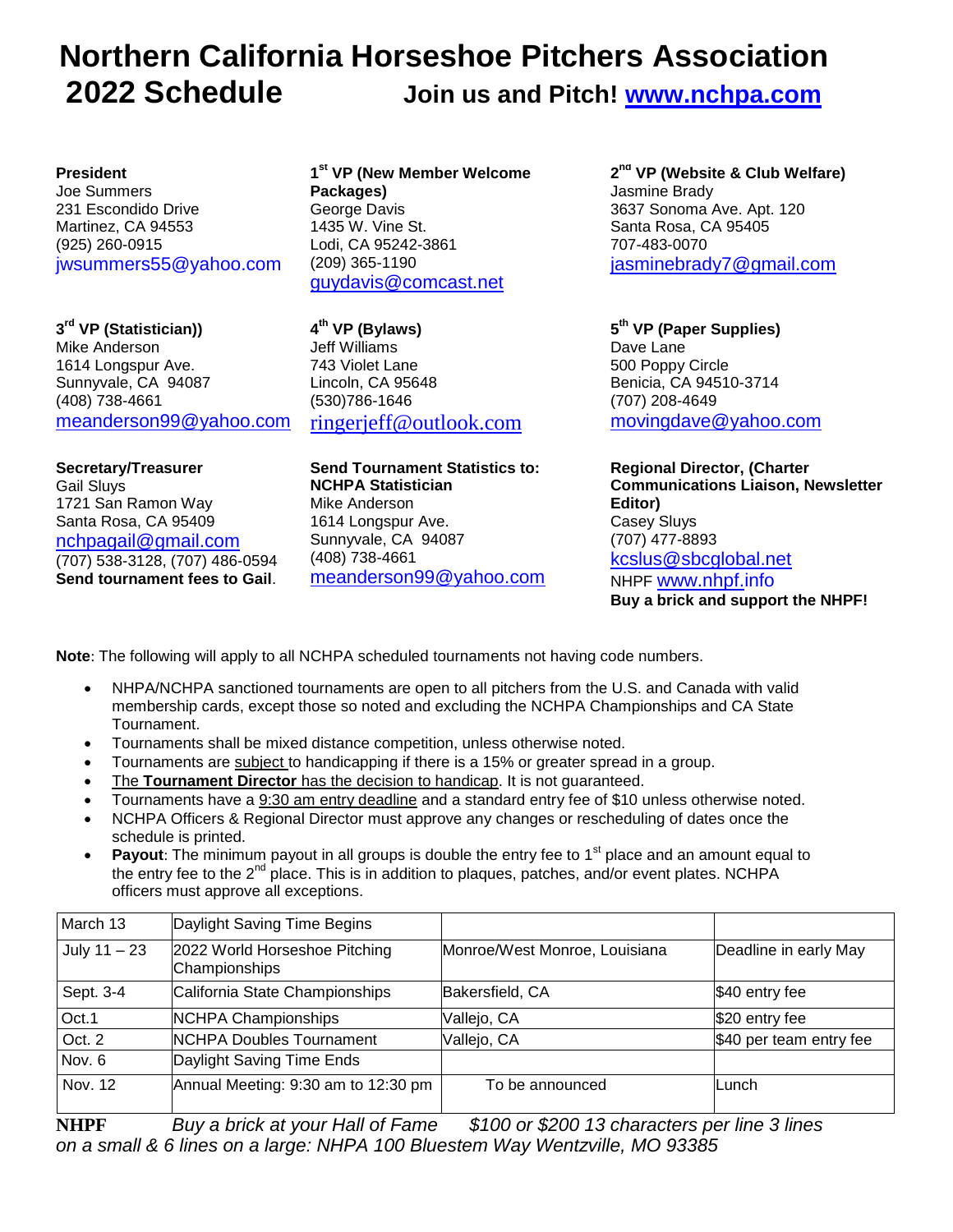# **Pay the scorekeepers 50 cents per game, \$1 per game at the State, NCHPA & Doubles Championships**

# **-Tournament Codes**-

| 1. See Flyer, Newsletter, Website | All Groups Handicapped<br>18.   | <b>Walking Doubles</b><br>15. |
|-----------------------------------|---------------------------------|-------------------------------|
| 2.<br>\$\$\$ Money Tournament     | 9:00 am Sign-in Deadline<br>19. | 16. Pre-registration Required |
| 3. \$12 Entry Fee                 | 10. 5:30 pm Sign-in Deadline    | 17. 2 Day Tournament          |
| 4. \$15 Entry Fee                 | 11. 6:30 pm Sign-in Deadline    | Limit of 24 Pitchers<br>18.   |
| 5. \$30 Entry Fee                 | 12. 30' Mix & 40' Separate      | 19. Benefit Tournament        |
| 6. Count-All                      | 13. Doubles                     | Food Donation Ok<br>20.       |
| 7.<br><b>Mystery Money</b>        | 14. High-Low Doubles            | 21. Free Food for Pitchers    |

**National Horseshoe Pitchers Association –** [www.horseshoepitching.com](http://www.horseshoepitching.com/)

| <b>January</b><br>1) Sat. 8 Jeff Merrill, (16) Exeter<br>2) Sat. 29 McBean Open, Lincoln<br><b>February</b> | May<br>33) Sun. 1 Lance & Lisa, Willows<br>34) Sat.7 Espinola Family, Half Moon Bay<br>35) Sat. 7 Chinas Alley, (16) Lindsay<br>36) Sun. 8 NHPF fundraiser, (4,19) Vallejo |
|-------------------------------------------------------------------------------------------------------------|----------------------------------------------------------------------------------------------------------------------------------------------------------------------------|
| 3) Sat. 5 Theresa Hurtado Memorial, (16) Lindsay                                                            | 37) Sat. 14 Tuolumne P&R, (3,20) Tuolumne                                                                                                                                  |
| 4) Sat. 5 Gino Rinaldi, San Francisco                                                                       | 38) Sat. 14 Kooy & Cowles (4,16) Tri-Valley                                                                                                                                |
| 5) Sat. 26 Lincoln Open, Lincoln                                                                            | 39) Sat. 14 Scott Kinney, (9) Ukiah                                                                                                                                        |
|                                                                                                             | 40) Sun.15 Travis Ritter (4,16) Tri-Valley                                                                                                                                 |
| <b>March</b>                                                                                                | 41) Sun. 15 Ukiah Memorial, (9) Ukiah                                                                                                                                      |
| 6) Sat. 5 Windwalker & Corrina, Gold Country                                                                | 42) Tue.17 Alex & Richard Voskes 9:30am, 1/2 Moon Bay                                                                                                                      |
| 7) Sat. 12 Edwina & Loretta, Willows                                                                        | 43) Tue. 17 Jim Sample, 5:30pm (10) 1/2 Moon Bay                                                                                                                           |
| 8) Sat. 12 Spring Warm up, (4) Vallejo<br>9) Sat. 12 Madera Open, Madera                                    | 44) Fri. 20 Sign-in by 6:30 PM, (11) Madera<br>45) Sat.21 Joe & Millie Schultz Memorial, Stockton                                                                          |
| Sun. 13 Sharon & Bill, Willows<br>10)                                                                       | 46) Sat. 21 Dave & Cathie Loucks, Gold Country                                                                                                                             |
| Sat. 19 Henry Family Walking Doubles (15,16) Exeter<br>11)                                                  | 47) Sat .21 Roy's Roundup, Sonoma County                                                                                                                                   |
| 12) Sat. 19 Spring Open, Lincoln                                                                            | 48) Sun. 22 David Goldstein, Stockton                                                                                                                                      |
| 13) Sat. 19 San Jose Memorial, San Jose                                                                     | 49) Mon. 30 Williams Open, Lincoln                                                                                                                                         |
| 14) Sat. 19 Brotherton, (9) Ukiah                                                                           |                                                                                                                                                                            |
| 15) Sun. 20 Bushby & Dashiell, (9) Ukiah                                                                    | June                                                                                                                                                                       |
| 16) Sat. 26 Kevin Smith World Champ, Sonoma County                                                          | 50) Thu. 2 Dale Koistinen, 5:30pm(10) Half Moon Bay                                                                                                                        |
|                                                                                                             | 51) Fri. 3. 6;30 PM, Madera (11)                                                                                                                                           |
| <b>April</b>                                                                                                | 52) Sat. 4 Joe Navarro, San Jose                                                                                                                                           |
| 17) Sat. 2 Tim Saunders (4, 6) Tri-Valley                                                                   | 53) Sat. 4 Rick Bermingham, Gold Country                                                                                                                                   |
| 18) Sun. 3 Fred & Marge Wood (4,16) Tri-Valley<br>19) Fri. 8 4:30 Sign-in Madera                            | 54) Sat. 4 Gil & Lorena, (9) Ukiah<br>55) Sun. 5 Gail & Casey Sluys, (9) Ukiah                                                                                             |
| 20) Sat. 9 Stockton 50th Anniversary, (21) Stockton                                                         | 56) Sat. 11 Tyson Newton Night 5PM, sign-in (21)                                                                                                                           |
| 21) Sat. 9 Bret Burns, Gold Country                                                                         | Stockton                                                                                                                                                                   |
| 22) Sat. 9 Hayes & Ricks, (9) Ukiah                                                                         | 57) Sat. 11 Gail & Casey Sluys (4,16) Tri-Valley                                                                                                                           |
| 23) Sun. 10 Christina Cordova, Stockton                                                                     | 58) Sun. 12 Mark Norman Open, Stockton                                                                                                                                     |
| 24) Sun. 10 Tom Burns Jr., (9) Ukiah                                                                        | 59) Sun. 12 Summers & Lane (4,16) Tri-Valley                                                                                                                               |
| 25) Sat. 16 Easter Open, Lincoln                                                                            | 60) Tue. 14 Roy Ebbel (9) 9:30 A M, Half Moon Bay                                                                                                                          |
| Sun. 17 EASTER                                                                                              | 61) Tue. 14 Tim Atwell (10) 5:30 PM Half Moon Bay                                                                                                                          |
| 26) Sat. 23 Lee, Ray, Richard, & Fred, Willows                                                              | 62) Sat. 18 Marsha, Marsha, Marsha, Sonoma County                                                                                                                          |
| 27) Sat. 23 Remembrance past Members, (4) Vallejo                                                           | 63) Sat. 18 Black Oak Casino (2,4,9,16,17,20)                                                                                                                              |
| 28) Sun. 24 Russel Zelmar, San Jose                                                                         | <b>Tuolumne</b>                                                                                                                                                            |
| 29) Sun. 24 Daryl, Tony & Gene, Willows<br>30) Sun. 24 Chris McDonald's Golden Ringers, Sonoma Cty          | Sun. 19 CONTINUATION FROM ABOVE 1 tourney<br>2 days                                                                                                                        |
| 31) Thu. 28 Pat McGowan, Half Moon Bay (10)                                                                 |                                                                                                                                                                            |
| 32) Sat. 30 Gillett Electric \$\$\$, Willows (2)                                                            |                                                                                                                                                                            |
|                                                                                                             |                                                                                                                                                                            |
|                                                                                                             |                                                                                                                                                                            |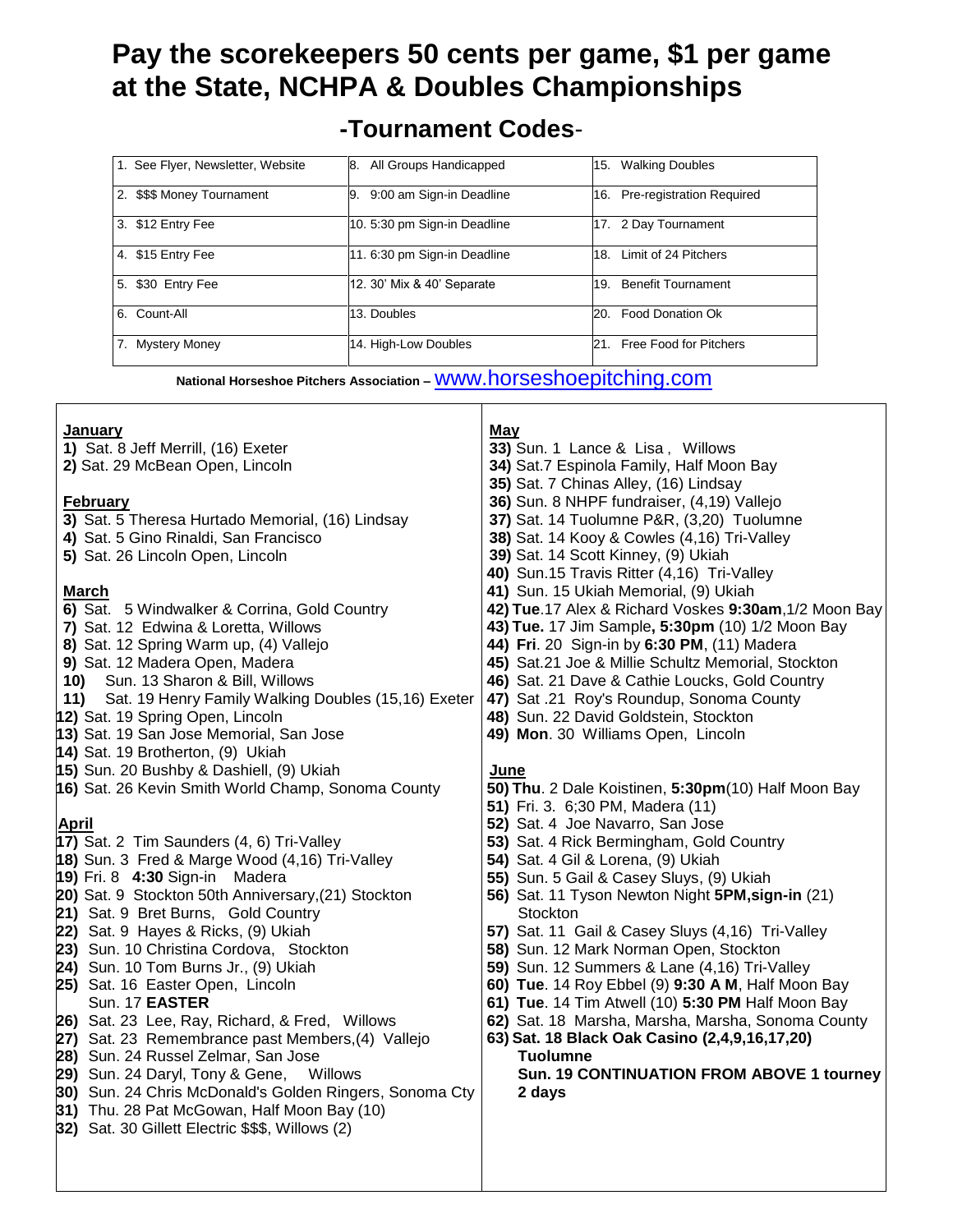#### **June**

- **64)** Sat. 25 Bill Harris Memorial, Forebay Park
- **65)** Sat. 25 Peter Zepponi, San Francisco
- **66)** Sun. 26 Pollock Pines Open, Forebay Park
- **67)** Sun. 26 Lane & Summers, (4) *Vallejo*

#### **July**

- **68)** Sat. 2 Bill Terry NHPF Fundraiser (19) Half Moon Bay
- **69)** Sat. 2 Independence Open (10) **5:30 sign-in**, Lincoln
- **70)** Sun. 3 Foa Remillong, Half Moon Bay

### **July 11 – July 23 World Championship, Monroe, LA**

- **71)** Sat. 9 Skeeter Open, Sonoma County
- **72)** Sat. 16 Jimmy Lintt, Half Moon Bay
- **73)** Sat. 16 Keith Dale Wann VFW 4748, (2,4,9,16,18,20) Tuolumne
- **74)** Sat. 23 Pierce & Thacker**, Evening start 4PM**, Gold **Country**
- **75)** Sat. 30 McGrath Family, (4) Vallejo

### **August**

#### **Thu. 1 Sign up Deadline for State Championships 76)** Sat. 6 NHPF, (16) Exeter

- **77)** Sat. 6 Joe Sciarra, Half Moon Bay
- **78)** Sun. 7 Glen O'Brien Doubles, (13) Half Moon Bay  **Sat. 13 Deadline to Submit Nominations for Hall of Fame and Scorekeeper of the Year**
- **79)** Sat. 13 Rogerss & Morely, (4,16) Tri-Valley
- **80)** Sun. 14 Buddy & Adrien Huffman, (4,16) Tri-Valley
- **81)** Sat. 20 Saturday Open, Forebay Park
- **82)** Sun. 21 John Kistner, (4) Vallejo
- **83)** Sat. 27 State Warm-up, (9) McBean/Lincoln
- **84)** Sat. 27 Six-Pak Sue Classic, Sonoma County
- **85)** Sun. 28 Last Chance State Warm up. (4) Vallejo

### **September**

 **Sat. 3 State Championships,** Bakersfield  **Sun. 4 State Championships,** Bakersfield

- **86)** Sat. 10 Corning Carpet/ Jeff, (2, 4) Willows
- **87)** Sun.11 Happy Birthday Linda, Willows
- **88)** Sun.11 Saunders Family, San Jose
	- **Sat. 17 Sign up Deadline for NCHPA Championship Sat. 17 Sign up Deadline for NCHPA Doubles Tournament**
- **89)** Sat. 17 Andy & Maggie Loobey, Gold Country
- **90)** Sat. 17 Major & George remembrance (4,16), Tri-Valley
- **91)** Sun.18 Bill Faler & Bill Terry (4,16), Tri-Valley
- **92)** Sat. 24 Autumn Open, McBean/Lincoln
- **93)** Sun. 29 Sal Delgado Memorial, (2,16) Exeter

# **Important note: ALL Tri-Valley tournaments are now pre-registered. Call, text or email Richard by noon Friday. His details are listed.**

**YOUR TOURNAMENT DATES SHOULD HAVE BEEN SENT IN TO [kcslus@sbcglobal.net](kcslus@sbcglobal.net%20) Casey Sluys 1721 San Ramon Wy. Santa Rosa, CA 95409 by Sept. 1st.**

#### **October**

#### **94) Sat. 1 NCHPA Championship***,* **Vallejo**

- **95) Sun. 2 NCHPA Doubles, Vallejo**
- **96)** Sat. 15 Golden Gate Classic, San Francisco
- **97)** Sat. 15 Kyle Family, (16) Lindsay
- **98)** Sat. 15 Whittle & DeCamp, Gold Country
- **99)** Sat. 15 Rick Della Santina, (4,16)Tri-Valley,
- **100)** Sun. 16 Richard Robbins, (4,16)Tri-Valley,
- **101)** Sat 29 Hoss Moreno, (16) Exeter
- **102)** Sun 29 Nakamoto Family, San Jose
- **103)** Sat. 29 Halloween Open, McBean/Lincoln

#### **November**

#### **Sat. 12 Annual Meeting (9:30 am - 12:30 pm) & Awards Lunch (1:00 pm - 2:30 pm)***,*

- **104)** Sat. 19 Diego Vargas, (16) Exeter
- **105)** Sat. 26 Turkey Open, McBean/Lincoln

### **December**

- **106)** Sat. 3 Terry Farrell, Half Moon Bay
- **107)** Sun. 4 Rick Della Santina-Walking Doubles, (15), Half Moon Bay
- **108)** Sat. 10 Lindsay Banger, (16) Lindsay
- **11** Sat. 10 RAIN DATE Terry Farrell, *Half Moon Bay*
- **11** Sun. 11 RAIN DATE Rick Della Santina-Walking Doubles (15), *Half Moon Bay*
- **109)** Sat. 31 New Year Open, McBean/Lincoln

*ORDER YOUR PLATES FROM: color is RED for 2022* 

Raymond's Trophy & Awards 300 Chester Ave.

Bakersfield, CA 93301

kaitlyn@raymondstrophy.com

Phone 661-323-4015 Fax 661-324-6183

## **REMINDERS:**

#### CLUB SECRETARIES:

Keep all records of tournaments for at least one year. This assures accuracy and recovery in case of lost mail or email.

### TOURNAMENT DIRECTORS:

SEND TOURNAMENT RESULTS IN TO THE STATISTICIAN WITHIN 2 DAYS OF TOURNAMENT this assures that results will be posted in time for the next tournament.

#### CLUB PRESIDENTS:

**Set your 2023 tournament dates no later than September 1, 2022 and send in the dates no later than October 1, 2022.** This assures timely

printing and distribution of the new schedule and gives you plenty of time to plan your 2022 tournaments.